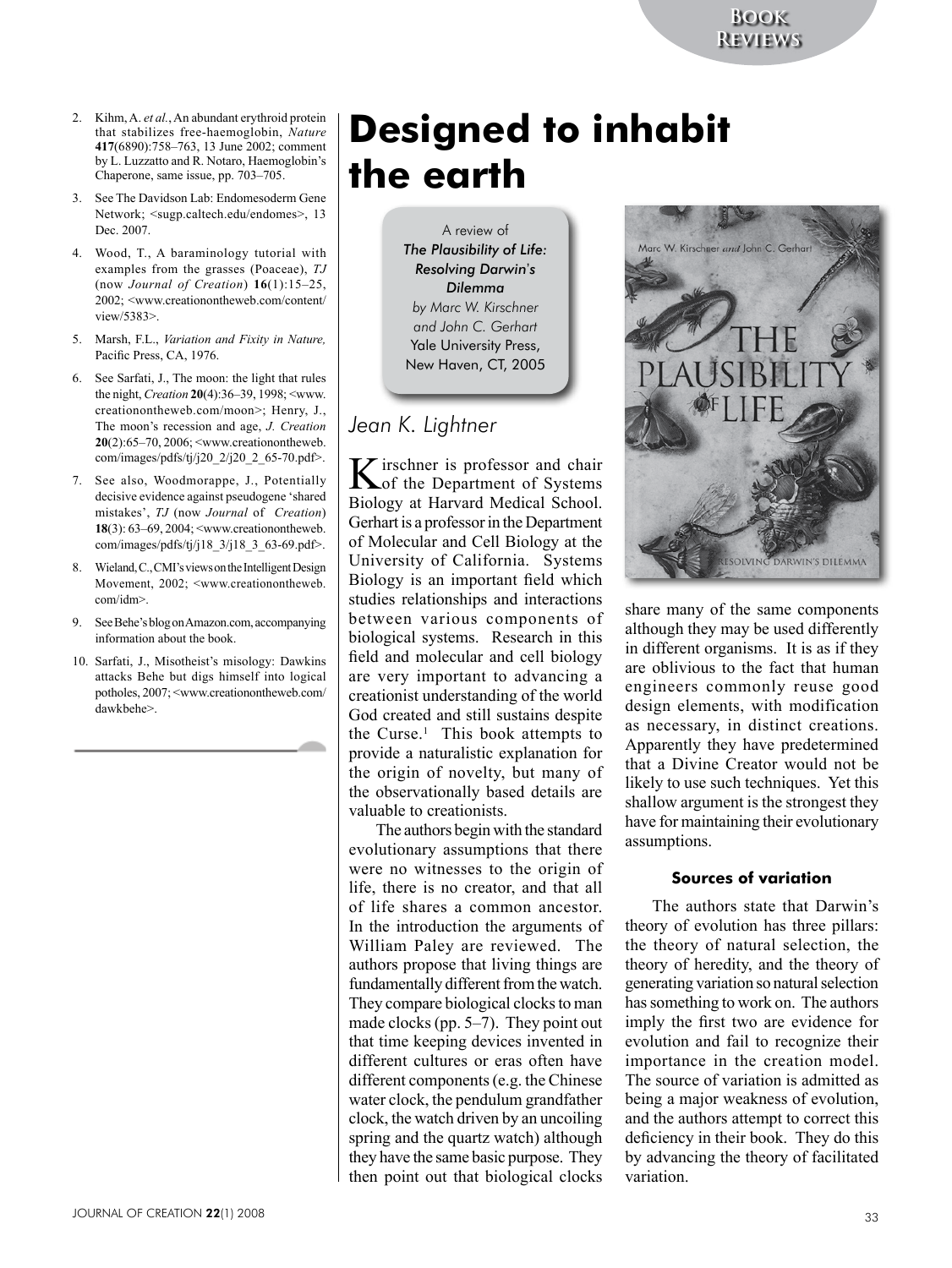The authors state:

'By *facilitated genetic variation*, we mean genetic variation that would be (1) biased to be viable  $\ldots$ ; (2) biased to give functional outcomes; and (3) biased to be relevant to the environmental conditions [emphasis in original]'(p. 13).

Examples are then given of previous efforts at finding such a mechanism. Lamarck's idea of inheritance of acquired characteristics is discussed along with the evidence that eventually led to it being rejected. The authors mention directed mutations, but claim that stressful conditions increase mutation rates in *all* genes and that no hint of directed genetic change has been found. The development of the Modern Synthesis is discussed. It is claimed that by 1940 the fossil record had grown and many gaps were filled. *Archaeopteryx* is suggested as implying a smooth transition between reptile and birds. They appear unaware that evolutionists in this field have pointed out that it is not transitional, but clearly a perching bird.2 Other dubious examples of feathered dinosaurs are presented as well.<sup>3</sup> This chapter is heavy on the evolutionary storytelling, and the shallow examples used are adequately addressed within existing creationist literature. The authors conclude the chapter by stating that

'… genetic variation is not channeled toward adaptation to selective conditions. Whatever bias there is to alter the amount and kind of phenotypic variation must arise out of the construction of the organism itself'(p. 34).

### **Conserved core processes**

Chapter 2 examines the construction of various creatures beginning with comparisons at the genome level. One of the surprises of genome comparisons is the large number of genes that are shared by many 'divergent' life forms. For example, we share with bacteria many biochemical reactions such as those for energy metabolism, biosynthesis, and DNA replication and transcription. Eukaryotes share components of cell structure including organelles and cytoskeletons. There

are also certain features shared by all multicellular organisms, others shared by all organisms with body symmetry, and still others by organisms with appendages. As these similarities are presented in moderate detail the authors imply there is only one possible explanation, common descent. The similarities at each level are described with no attempt to explain their origin; it is merely taken on faith that only naturalistic processes were required.

From a creationary perspective, the re-use of good design elements is consistent with a single Creator (and brings Him great honour).<sup>1</sup>

It provides an underlying continuity in living things which also display considerable diversity. In a world where animals derive their sustenance from plant and (since the Fall) sometimes animal sources, this continuity undoubtedly simplifies the processes of digesting and assimilating nutrients. It has also proved to be a tremendous blessing in terms of research. Studies with bacteria or animals often yield information which directly impacts human health. For example, animal models of human disease and animal testing of drugs have greatly enhanced our understanding of disease and pharmacology. Additionally, bacteria can be engineered to produce valuable products including human insulin.

### **Physiologic adaptability preceding evolution**

The third chapter begins by describing how organisms are equipped with the ability to adapt physiologically to various environments. James Baldwin is discussed in relation to the Baldwin effect. This posits that environmental stress results in physiologic changes to relieve the stress; then heritable (genetic) changes follow which are selected for as they stabilize, refine and extend the somatic adaptation. Ivan Schmalhausen pointed out that environmental stress can induce either adaptive or nonadaptive



Being evolutionists, the authors fail to mention that limits to variation are also observed. Genetic adaptation to one environment can limit future adaptations to a different environment. The yak is well adapted to cold climates and high altitudes. Given the genetic changes it carries, it would not be expected that its descendants can become well adapted to hot environments like zebu cattle have.

changes. Various experiments are presented to illustrate these concepts. It is mentioned that leading evolutionary biologists were unimpressed with these ideas. One problem was that they failed to explain major anatomical rearrangements. Yet the authors have faith that these processes, when combined with the conserved core process, have the potential to resolve such evolutionary problems as the origin of complex novelty.

Much of the discussion in this section is empirically based and quite fascinating. As a creationist very interested in understanding intrabaraminic (within kind) variation and changes throughout history, I find the authors conclusions consistent with much of my own thinking and helpful in further extending it.

'The organism is not robust because it has been built in such a rigid manner that it does not buckle under stress. Its robustness stems from a physiology that is adaptive. It stays the same, not because it cannot change but because it compensates for change around it. The secret of the stability of the phenotype is dynamic restoration. Mutations or genetic reassortments that target these dynamic restorative systems can reset their optima and generate a class of significant phenotypes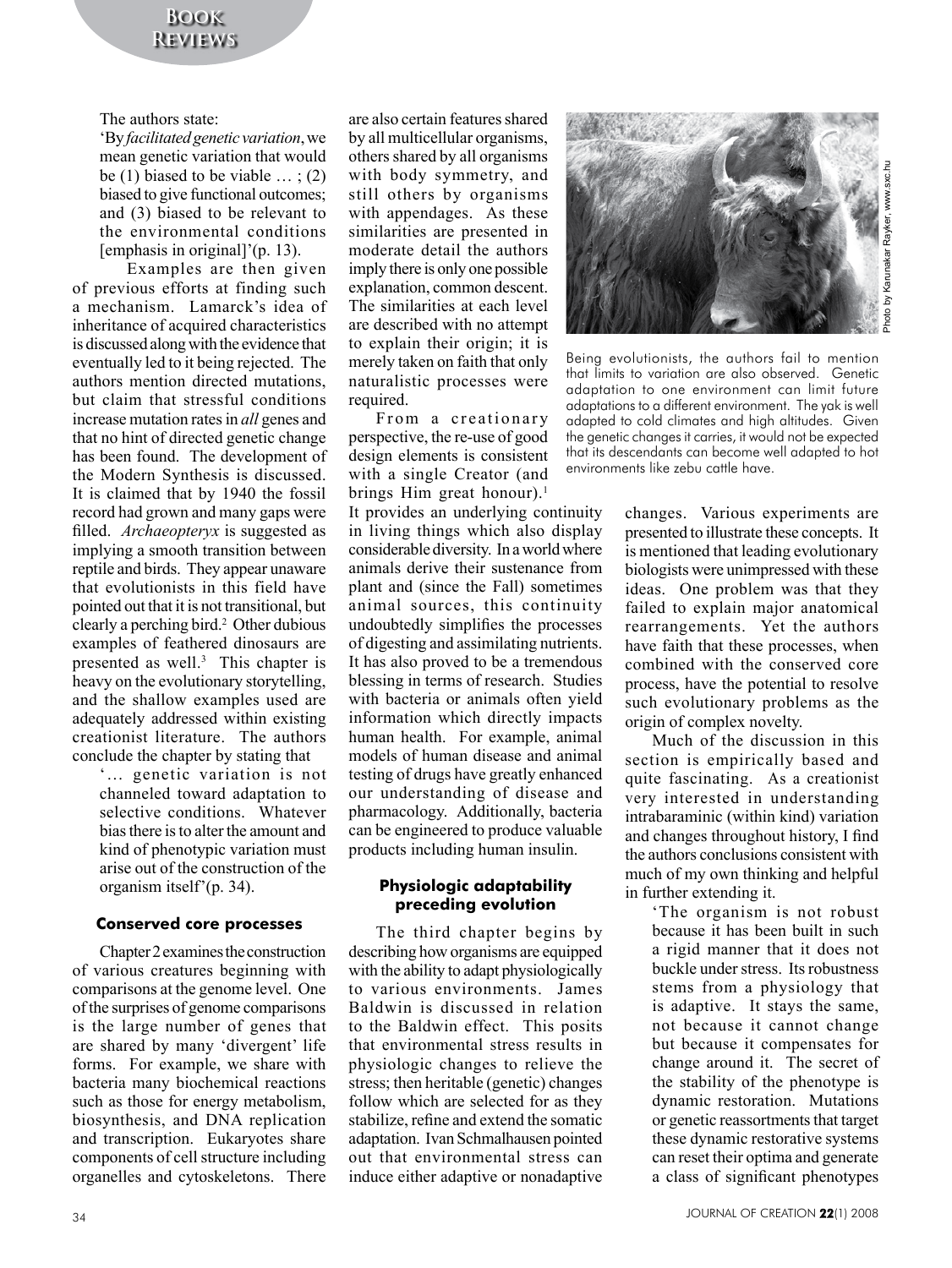with reduced lethality. Evolution can achieve new forms of somatic adaptation so readily because the system, at all levels, is built to vary' (pp. 107–108).

Life cannot survive unless it is designed to vary. This involves far more complex construction than Paley's watch. Evolutionists can describe changes in living things that are designed to vary, but they cannot give a rational explanation for how this design arose by naturalistic means. On the other hand, creationists who recognize that living things were created according to their kind<sup>4</sup> by an infinitely wise Creator<sup>5</sup> who cares for them (even in a fallen world) $6$ and intends the earth to be inhabited7 have a logical explanation for why biological systems were built thus. The types of changes suggested here by these authors probably have played a significant role in intrabaraminic changes.

One thing the authors fail to discuss is that these types of genetic changes are likely to constrain further adaptations. For example, within the cattle monobaramin, the yak is adapted to cold temperatures and high altitudes. It is unlikely that further adaptation and selection will be able to transform the yak into something able to withstand high temperatures like Zebu cattle. Adaptation can be extremely beneficial in allowing an organism to exploit a new environment, but it can come at a cost by restricting its ability to thrive in a wider range of environmental conditions. This has been shown experimentally where dramatic adaptive changes are associated with a deterioration of biochemical pathways.<sup>8</sup>

### **Weak regulatory linkage**

The authors describe weak linkage as meaning, 'an indirect, undemanding, low information kind of regulatory connection, one that can be easily broken or redirected for other purposes' (p. 111). Then they launch into a fascinating discussion of the control of gene function and cellular responses to signals in embryology. Essentially, signals give direction as to the timing

and level of expression; they don't actually carry the information for what is to be expressed. In gene regulation, there is

'... the linkage of several transcriptional regulators and genes into complex circuits, including circuits in which certain regulators control the expression of genes encoding other regulators. These circuits can have logical and operational features like those in computers' (p. 119).

Allosteric proteins are described first in their importance in feedback inhibition. The authors view these types of protein as important because they have separate active sites and regulatory regions. They propose that these two sites are free to evolve separately and the protein can be modified and recruited for use in new reactions. They believe that changes in regulatory mechanisms are responsible for considerable evolutionary change. Because the authors don't use as many detailed examples in this portion of the discussion, creationists may be tempted to dismiss this idea. However, the authors point out that two similar species of *Drosophila* which express genes very similarly have significant

sequence differences in the DNA of the regulatory region of the genes. Therefore, it is definitely worth further examining these types of changes to clarify their significance.

#### **Exploratory behaviour**

The authors describe how living things make use physiologically of trial and error methods to accomplish certain goals. They first explain this in relation to the cytoskeleton of cells. The cytoskeleton of cells is generally made up of what appears to be a chaotic array of filaments that give the cell its general shape. However, these filaments are by no means static; they are constantly being built and torn down. While the orientation of new filaments is random, there are factors which can stabilize the filaments to prevent their breakdown. In areas where these stabilizing factors exist, there is an abundance of filaments and this influences the shape of the cell. Since the presence of these factors can change, the cell shape can also change over time. Thus, the DNA doesn't encode exact placement of these filaments, but the general rules which govern the behaviour of the filaments.



Photos courtesy www.wikipedia.orgwikipe Photos courtesy www.

Creationists have often pointed out that there is considerable variety within created kinds. *The Plausibility of Life* draws from observational data to illustrate how life is constructed at a molecular level to facilitate these types of changes. Thus, many traits seen today need not have been apparent at creation. Instead, much of the ability to vary and adapt was programmed in from the beginning.